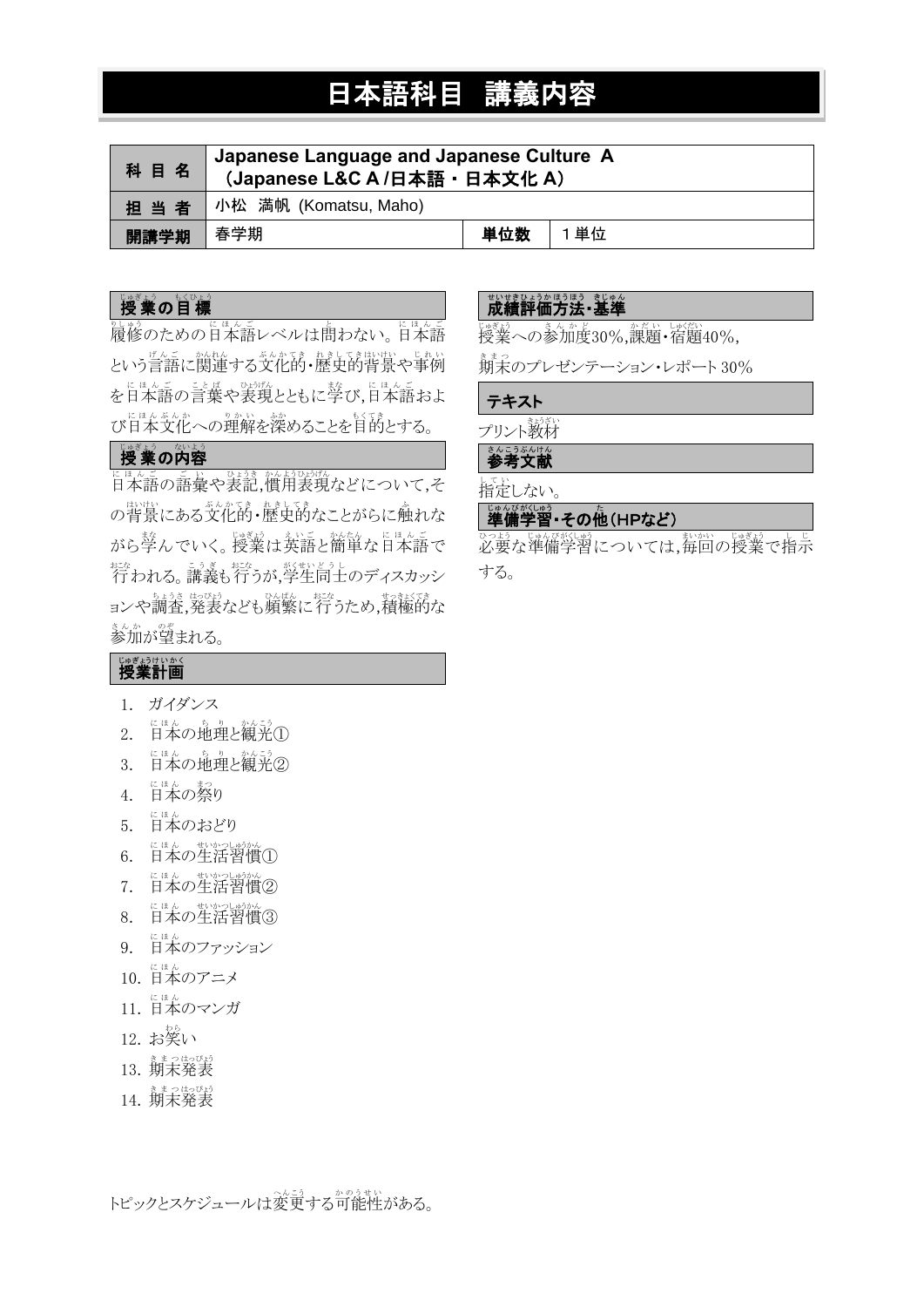| 科目名  | Japanese Language and Japanese Culture A<br>(Japanese L&C A/日本語 · 日本文化 A) |     |     |
|------|---------------------------------------------------------------------------|-----|-----|
| 担当者  | 小松 満帆 (Komatsu, Maho)                                                     |     |     |
| 開講学期 | 春学期                                                                       | 単位数 | 1単位 |

### **Course Objectives**

Japanese language ability is not considered to take this class. The purpose of this class is to deepen your understanding of Japanese language and culture by learning the curtural and historical backgrounds/examples as well as Japanese words and expressions.

### **Course Contents**

Students will be able to learn about the vocabulary, spelling, and idioms of the Japanese language while referring to the cultural and historical context. The class is taught in English and simple Japanese. Though lectures will be given, active participation is required because discussions among the students, surveys, and presentation will be frequently conducted.

### **Course Schedule**

- 1. Guidance
- 2. Japanese geography and tourism①
- 3. Japanese geography and tourism②
- 4. Festivals in Japan
- 5. Japanese Dance
- 6. Japanese life style①
- 7. Japanese life style②
- 8. Japanese life style③
- 9. Fashion in Japan
- 10. Japanese Anime
- 11. Japanese Manga
- 12. Japanese Comedy
- 13. Presentation
- 14. Presentation

The topics and the schedule are subject to change.

#### **Evaluation**

Class participation 30%, Task & Homework 40%,

Presentation & final paper 30%

#### **Textbooks**

Printed Teaching Materials

### **Readings**

Nothing assigned.

### **Preparation for Class and Others (e.g.HP)**

Instructions will be given in class.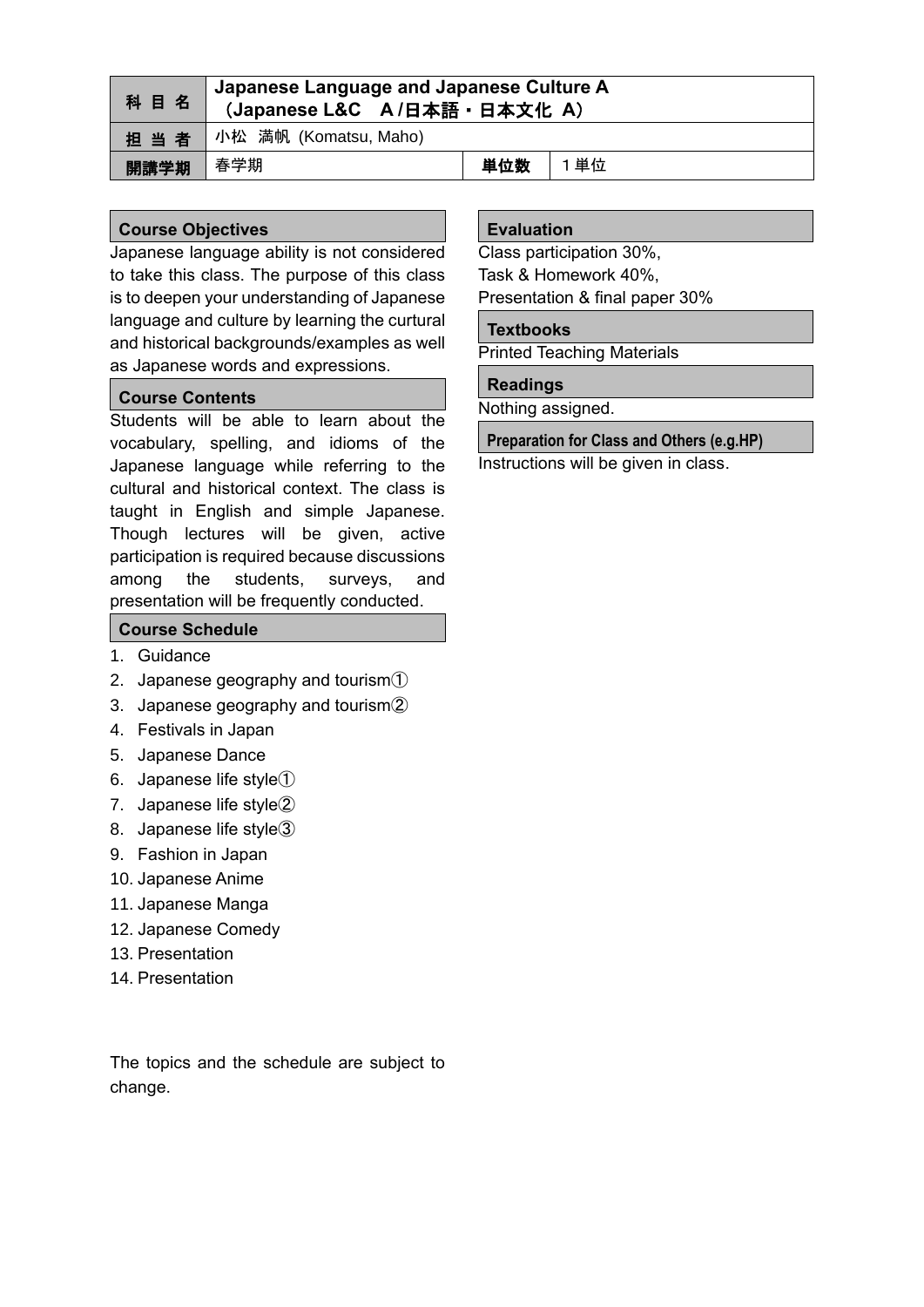| 科目名  | Japanese Language and Japanese Culture B<br>(Japanese L&C B /日本語 · 日本文化 B) |     |      |
|------|----------------------------------------------------------------------------|-----|------|
| 担当者  | 小松 満帆 (Komatsu, Maho)                                                      |     |      |
| 開講学期 | 秋学期                                                                        | 単位数 | 1 単位 |

# じゅぎょう もくひょう

。<br>履修のための日本語レベルは問わない。日本語 という言語に関連する文化的・歴史的背景や事例 を日本語の言葉や表現とともに挙び,日本語およ び日本文化への理解を深めることを目的とする。

# しゃぎょう かいよう

にほんごの話彙や表記,慣用表現などについて,そ ○背景にある文化的・歴史的なことがらに触れな がら学んでいく。授業は英語と簡単な日本語で <sub>おな</sub><br>行われる。講義も行うが,学生同士のディスカッシ ョンや調査、発表なども頻繁に行うため,積極的な 。。。。。。。。<br>参加が望まれる。

# しきおけいかく

- 1. ガイダンス
- 2. 防災
- 3. 日本の歴史
- 4. 日本の冠婚葬祭①
- 5. 日本の冠婚葬祭②
- 6. http://www.html
- 7. 日本の音楽
- 8. 日本のジェンダー<sup>もんだい</sup>
- 9. 日本の労働①
- 10. 日本の労働②
- 11. 日本のお正月
- 12. 日本の遊び
- 13. 期末発表
- 14. 期末発表

トピックとスケジュールは変更する可能性がある。

# 世界の戦闘のものに、<br>成績評価方法・基準

。<br>授業への参加度 30%, 課題・宿題 40%,

<u>ま。</u><br>期末のプレゼンテーション・レポート 30%

### テキスト

プリント教材

# ジンジンの<br>**参考文献**

してい<br>指定しない。

# 準備 じ ゅ ん び 学習 がくしゅう ・その他 た (HPなど)

必要 ひつよう な準備 じゅんび 学習 がくしゅう については,毎回 まいかい の授業 じゅぎょう で指示 し じ する。